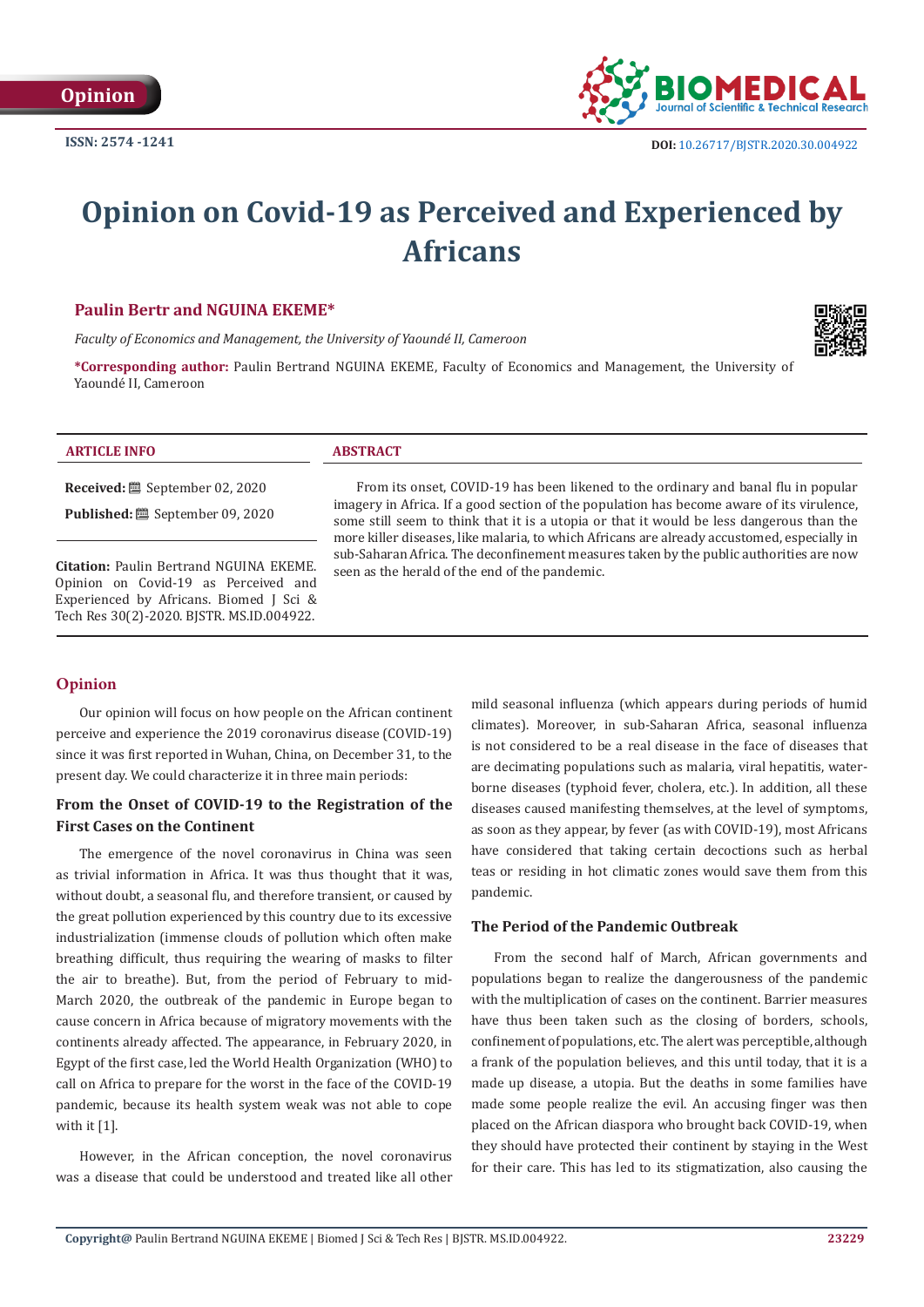fact that some patients who had been identified and isolated in specialized structures for the purposes of treatment spread among the population, thus promoting the community spread of the virus.

In addition, this has resulted in the desertion of health facilities by populations suffering from other diseases, thus strengthening the practice of self-medication and alternative means of healing (clandestine health facilities, charlatans, churches, etc.). This period is also marked by the soaring prices of certain drugs and foods containing vitamin C, because they are considered to be "innovative" solutions against COVID-19. It was an opportunity for some Africans to develop their entrepreneurial spirit by offering protective masks, hand washing devices and even "miracle" healing potions of all kinds.

However, it can be assumed that the estimated predictions in terms of death rates have not been confirmed, and we can assume that this is due to some contextual factors, including the fact that:

a) Africans seem to have developed a resistant immune system due to their habit of the various diseases mentioned above (malaria, hepatitis, etc.);

b) Traditional medicine, although not really recognized, because it does not meet all conventional pharmaceutical scientific protocols, has played a big role in the treatment of COVID-19, although some results remain mixed. But in the popular imagery, psychologically speaking, it has genuinely helped cure a large number of cases.

c) Self-medication has also played a mixed role in that since the symptoms of COVID-19 are similar to those of malaria, quinine-based drugs have been the subject of medical prescription (while debates on the scientific effectiveness of hydroxychloroquine was poignant among the luminaries of the medical world out of Africa: mainly in Europe and United States of America) or self-administration as a preventive measure by populations or by people who showed signs of COVID-19.

#### **The Period of the Start of the Pandemic**

The gradual easing of containment measures as of May in most African countries has been understood as recognition of the end of the pandemic. The illustrative case is that of Cameroon where the authorities have decided to reopen drinking establishments, restaurants and places of leisure beyond 6 p.m. Despite the stated obligation to wear a protective mask and social distancing, the vast

majority of populations no longer comply with these requirements, despite multiple calls to order from the state authority. Indeed, if these decisions were taken out of a concern for the preservation of fragile African economies, one could suppose that they were also part of a concern for the preservation of social peace (we have recently seen state institutions overthrown in cause of popular uprisings due to the increase in basic foodstuffs, persistent unemployment….). It seems to us, in view of the current situation, that if the state authorities have decided on barrier measures to fight COVID-19, the deconfinement of the populations is now done by themselves.

In conclusion, the factors that structure the perception and experience of COVID-19 in Africa relate to the fact that it was first understood as a common flu not considered a real disease in the African context. If its dangerousness has been integrated with the taking of the barrier measures decreed by the public authorities, their relaxation is now understood as the declaration of the end of the pandemic. Especially also because the hecatomb predicted in terms of expected deaths in millions did not occur, probably because of immune predispositions created by plagues such as malaria and other serious diseases to which Africans are accustomed, consumption traditional products and preventive self-medication of products treating malaria.

Today, Africans are integrating living with COVID-19 like all other common illnesses. Economically, if governments in some states have supported households, they have had to show resilience to live and survive during the pandemic: reduction in lifestyle, various loans (family and from formal and informal financial institutions like tontines) and deduction from their savings (for those who have them). But the effects suffered at the level of each country and of the African continent on the micro and macroeconomic levels cannot yet be fully assessed. Trying to alleviate the effects of the economic slump caused by COVID-19 has become the main concern of people in Africa, far from warning signs of potential new waves of contamination. Because, do we think in Africa that if the disease is there, and threatens to kill, hunger just as little easily continues its ravages in this continent already in the grip of various health, economic, security crises.

#### **References**

1. [WHO \(2020\) WHO Director-General speech, Emergency Ministerial](https://www.who.int/dg/speeches/detail/emergency-ministerial-meeting-on-covid-19-organized-by-the-african-union-and-the-africa-centres-for-disease-control-and-prevention) [meeting on COVID-19 organized by the African Union and the Africa](https://www.who.int/dg/speeches/detail/emergency-ministerial-meeting-on-covid-19-organized-by-the-african-union-and-the-africa-centres-for-disease-control-and-prevention) [Centers for Disease Control and Prevention.](https://www.who.int/dg/speeches/detail/emergency-ministerial-meeting-on-covid-19-organized-by-the-african-union-and-the-africa-centres-for-disease-control-and-prevention)